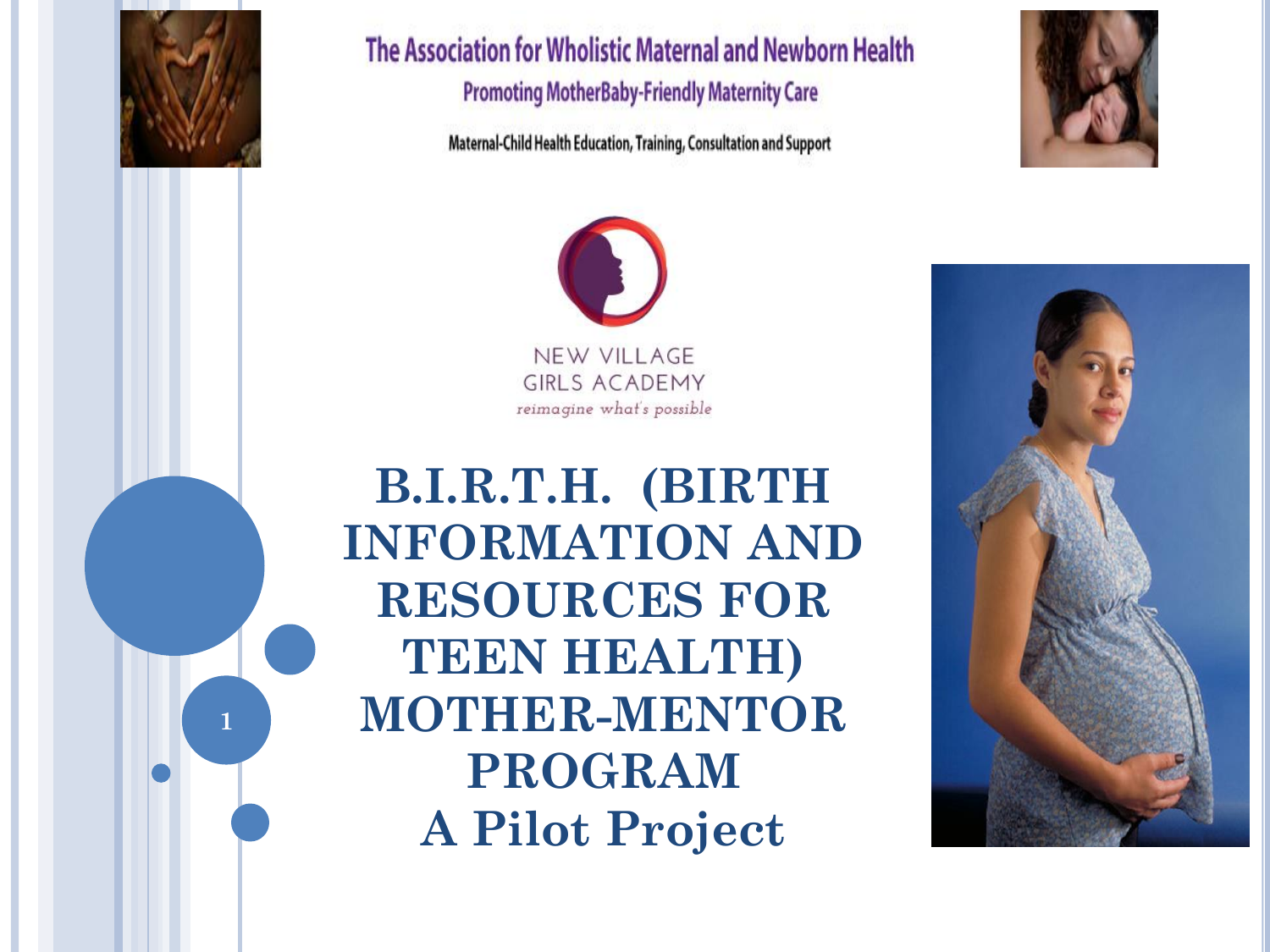# THE ASSOCIATION FOR WHOLISTIC MATERNAL AND NEWBORN HEALTH

- 501 (c) 3 Non-Profit Organization (509-a Public Charity); founded as Wholistic Midwifery School of Southern California in1993. DBA The Association for Wholistic Maternal and Newborn Health (AWMNH) in 2010.
- Based in Los Angeles (Highland Park)
- We are Volunteer Maternity Care Professionals (doulas, childbirth & lactation educators, midwives, nurses, doctors, public health professionals).
- Grant and Donation Funded
	- Laurence H. Tribe Charitable Trust (Mother-Mentor project)
	- Funded by California Community Foundation 2011-2013, \$32,000 for Hospital Improvements and Nursing Education **2**

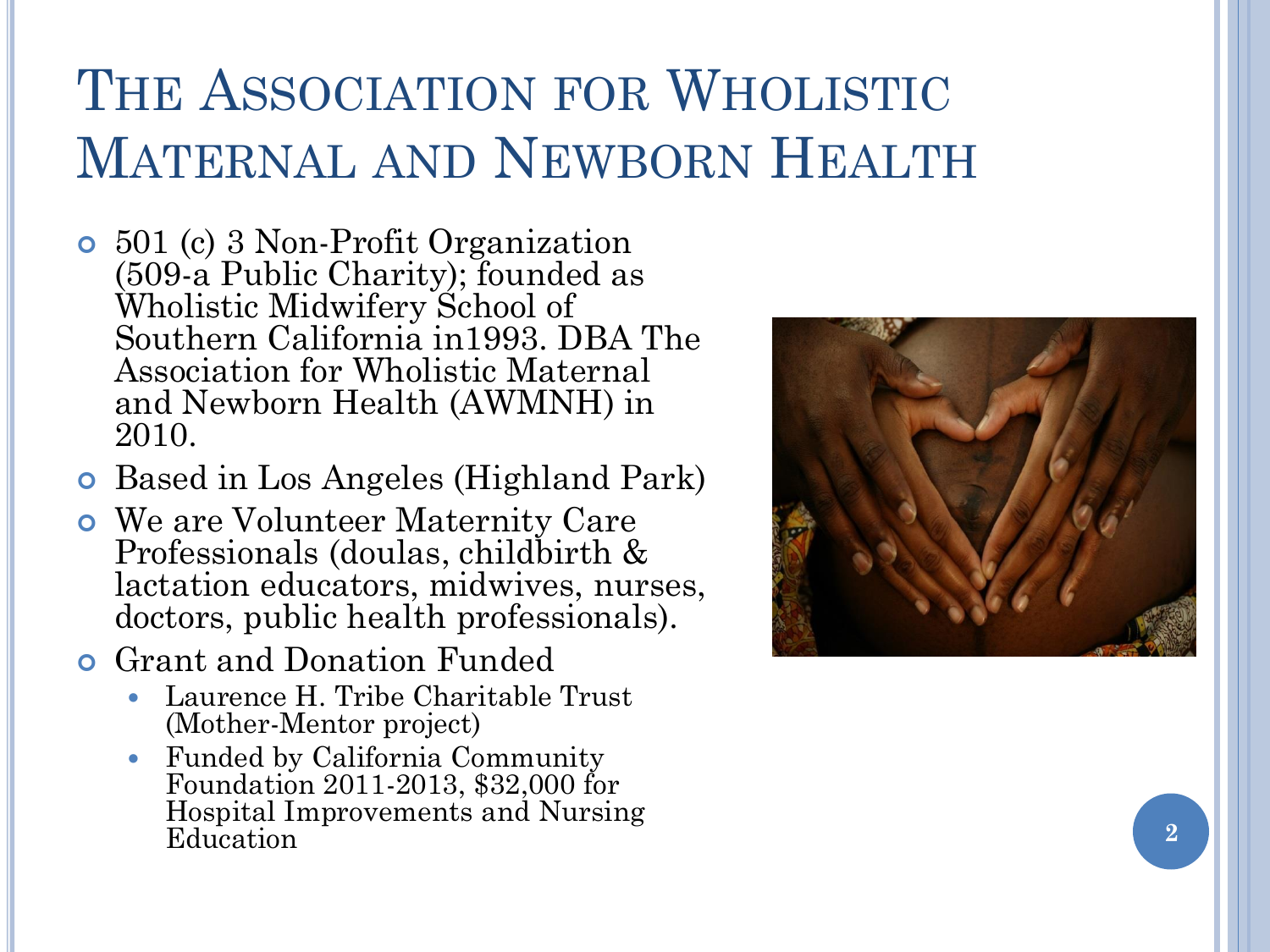#### THE ASSOCIATION FOR WHOLISTIC MATERNAL AND NEWBORN HEALTH

- Operating budget of \$100,300.00. Founded as a 501(c) 3 in 1993.
- Pioneer in promoting multi-disciplinary, evidence-based, wholistic care in LA Goal: reduce health disparities and ensure high quality of maternity care and a self-growth approach to perinatal education in order to empower mothers-to-be.
- In 2013, **CIMS** recognized **AWMNH** with the Advocate Award for their work in developing the **Mother-Friendly Childbirth Consortium of Los Angeles County;**  considered a national "best practice" for convening perinatal professionals to implement the MFCI as policy and protocol tool.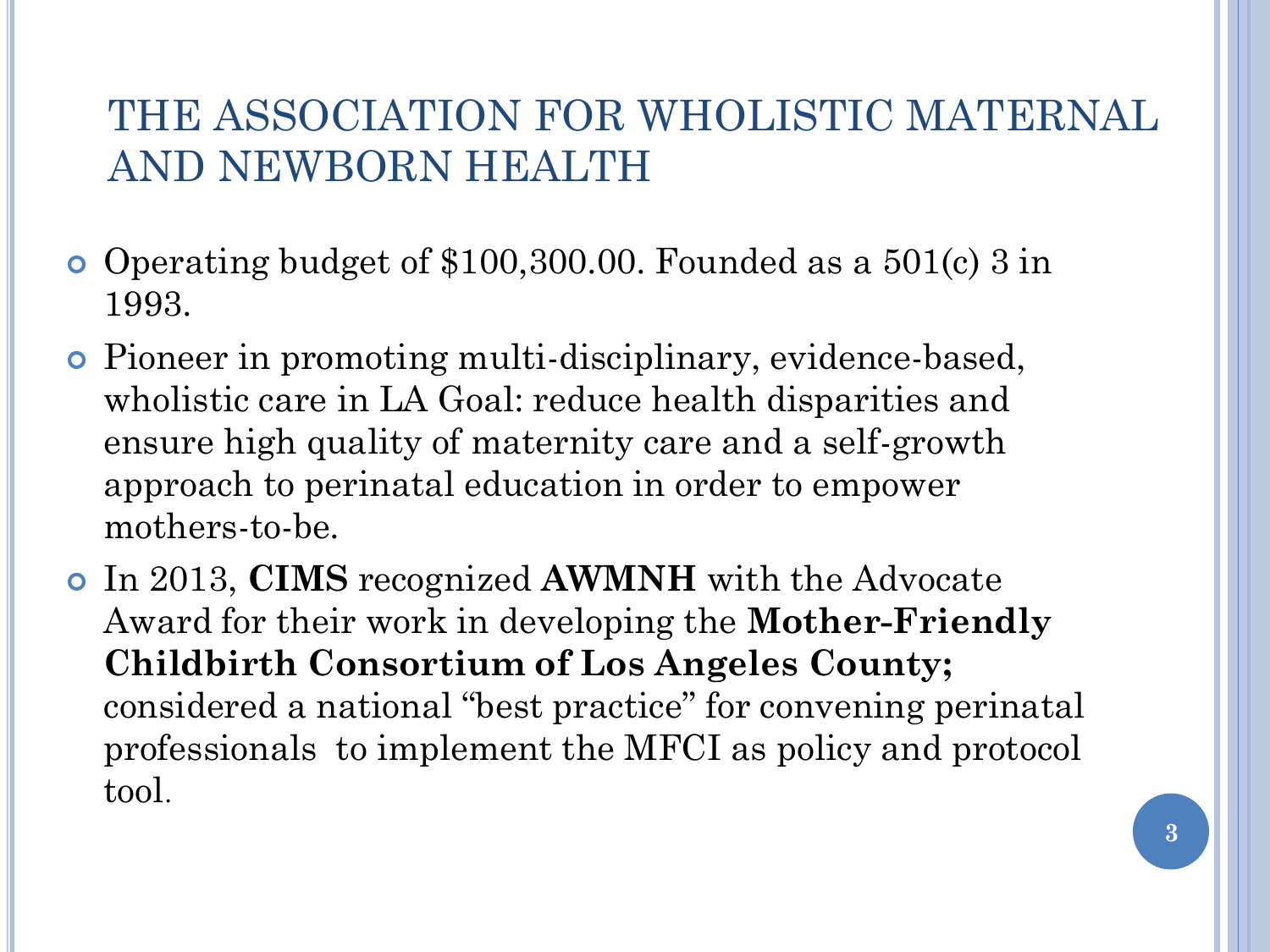## AWMNH MISSION & MOTTO

#### "*To Promote MotherBaby-Friendly Maternity Care"*



Happy Mamas. Healthy Babies. **4**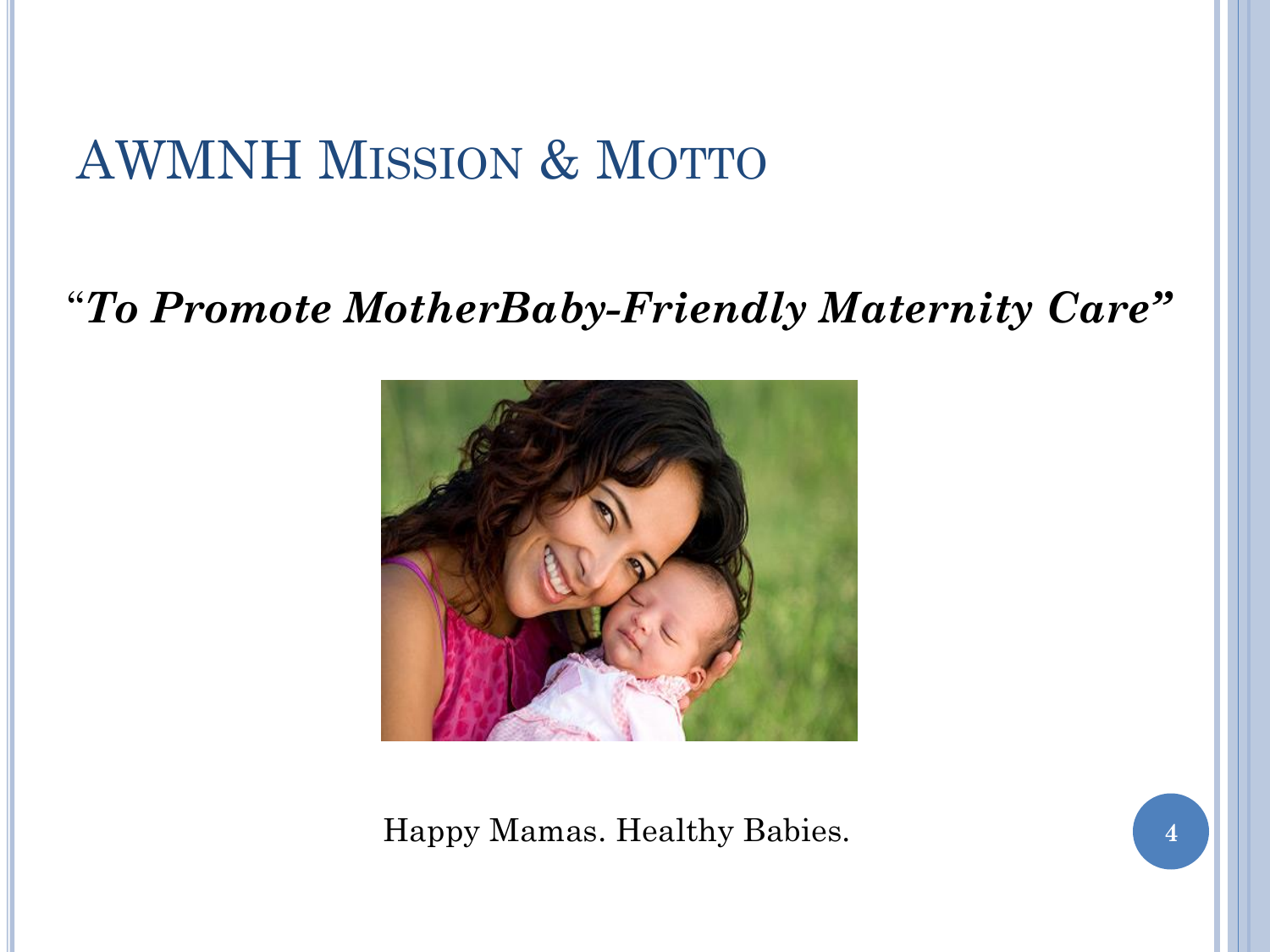## B.I.R.T.H. MOTHER-MENTOR PROJECT TEAM

- **Cordelia Hanna-Cheruiyot, MPH, CHES, ICCE, CLE, CBA** – Executive Director. Public Health Educator, Lactation & Childbirth Educator, Midwife, Birth & Postpartum Doula
- **Melissa O'Keefe, BS, CLE**, Lactation Educator & Special Ed Teacher
- **Tai Carson, AA**, Midwife, Postpartum Doula & Counselor
- Mother-Mentors/Doulas & Volunteers





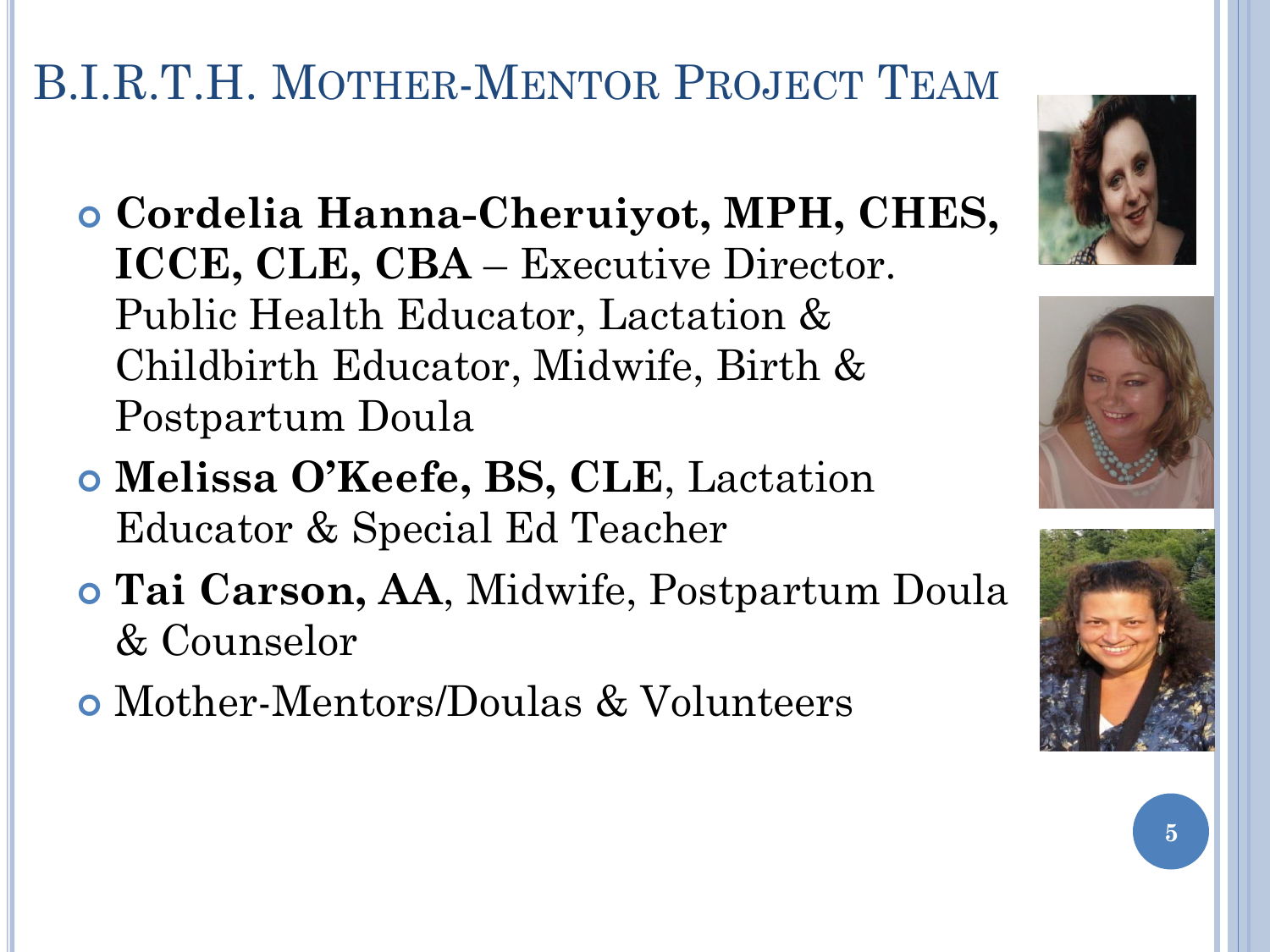# OUR PHILOSOPHY (CIMS-MFCI)

- **Normalcy of Birth** *(respect for physiologic process)*
- **Empowerment** *(of patient).*
- **Autonomy** *(Right of patient to make informed choices).*
- **Do No Harm** *(Physician reduces unnecessary medical interventions).*
- **Responsibility** (*Shared between physician and patient).*



http://motherfriendly.org **6**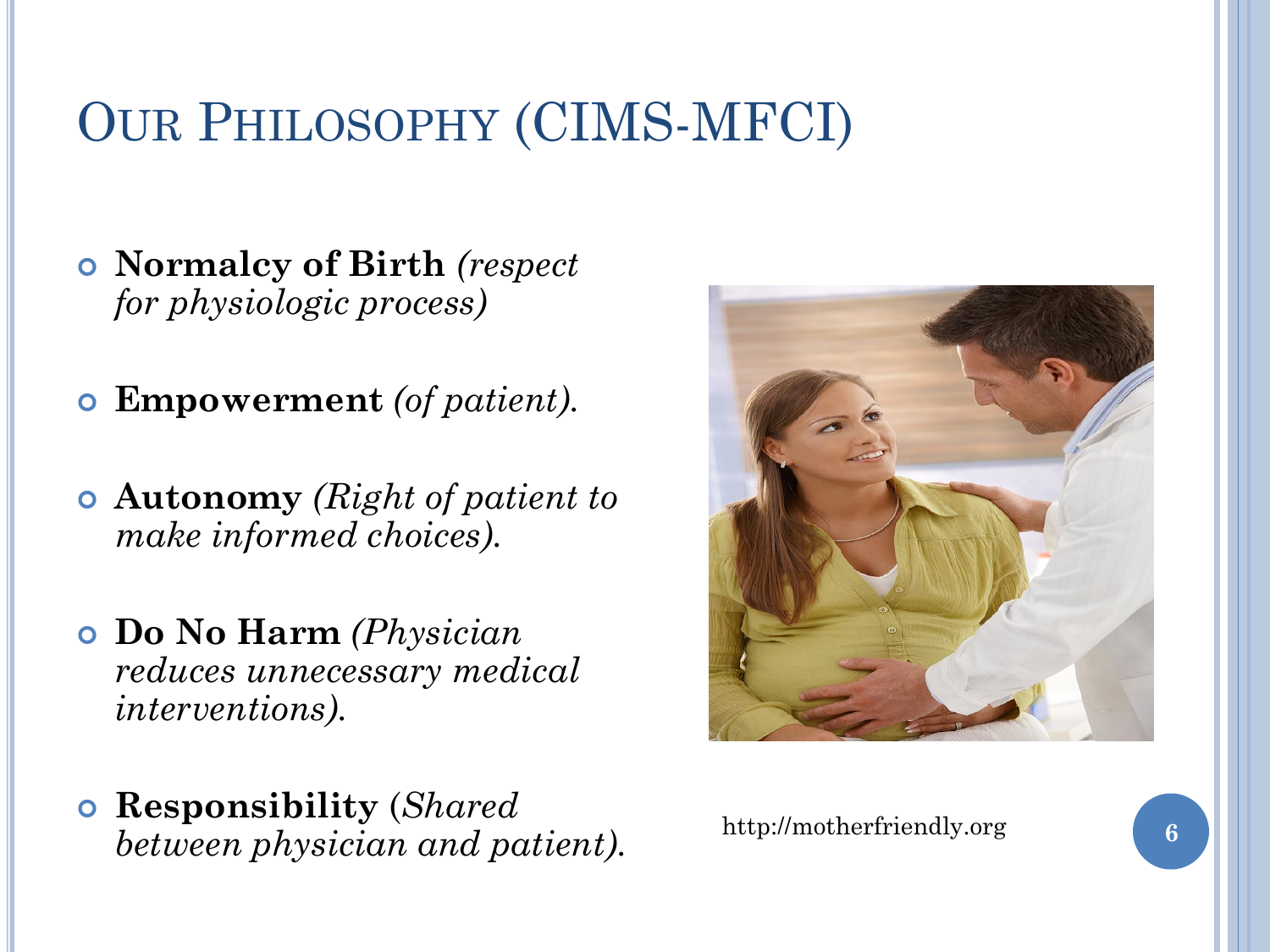## WHAT WE DO

- Support and Education for Pregnancy & Early Parenthood.
- Services for Pregnant Women & New Mothers Include:
	- Childbirth Preparation Classes
	- Doula Labor Support
	- Postpartum Doula Support
	- Breastfeeding Education and Support
- Networking, Training for Maternity Care Professionals
	- Trainings, Conferences, Networking Meetings, Advocacy & Policy **7**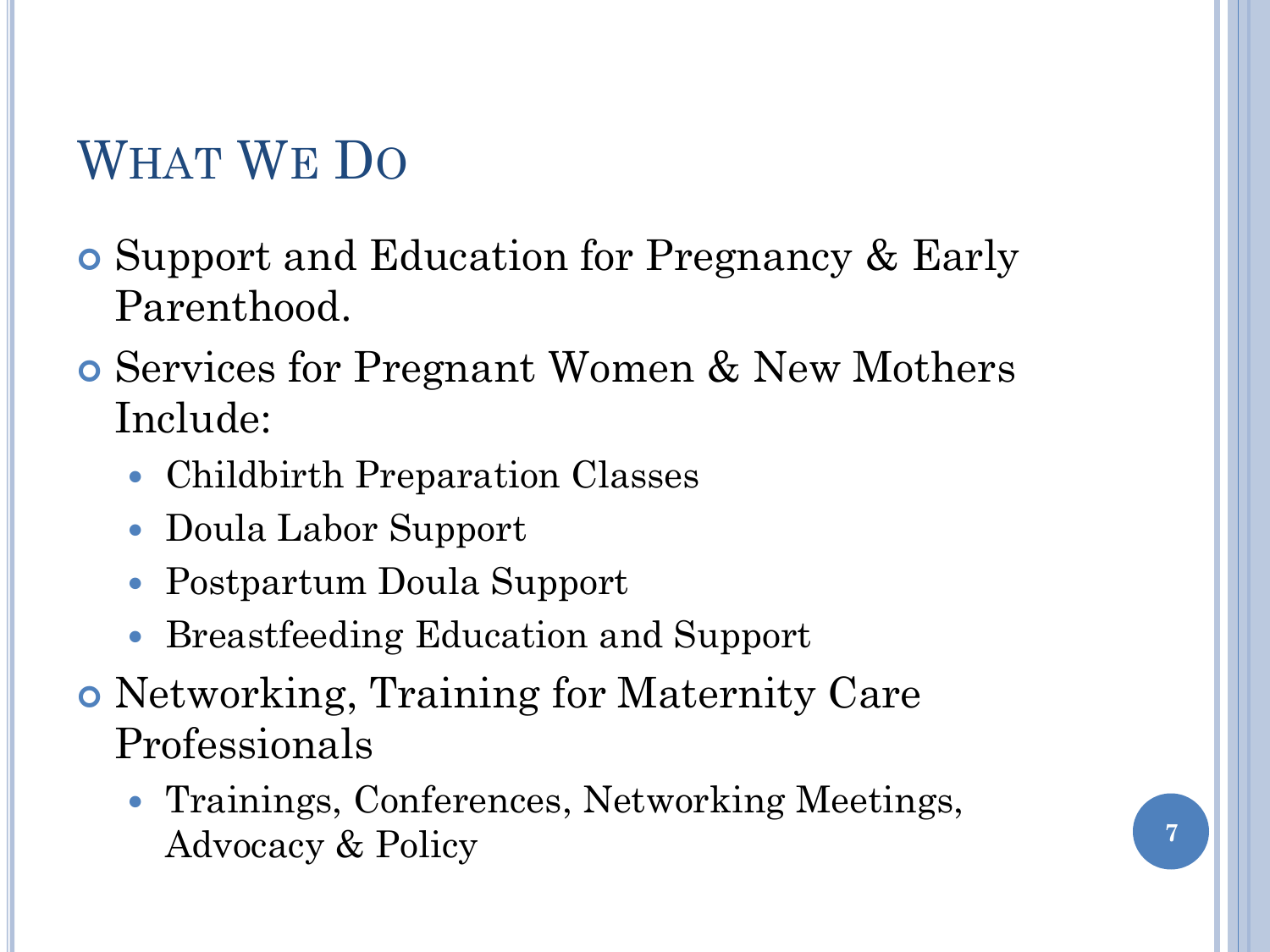## PROBLEM STATEMENT: TEEN PREGNANCY

- 8,094 adolescents live in foster care in LA County (kidsdata.org).
- Young women in foster care are more than twice as likely as their peers not in foster care to become pregnant by age 19<sup>1</sup> .
- By age 21, nearly 71% of young women in foster care report having been pregnant at least once; of these women, 62% had been pregnant more than once<sup>2</sup>.
- **•** Teen pregnancy is linked to a multitude of critical health and social issues<sup>3</sup>.
- Preterm birth and low birth weight rate higher for teens than adult women.
- Only about 50% of teen mothers receive a high school diploma by 22 years of age, versus approximately 90% of women who had not given birth during adolescence<sup>4</sup>.

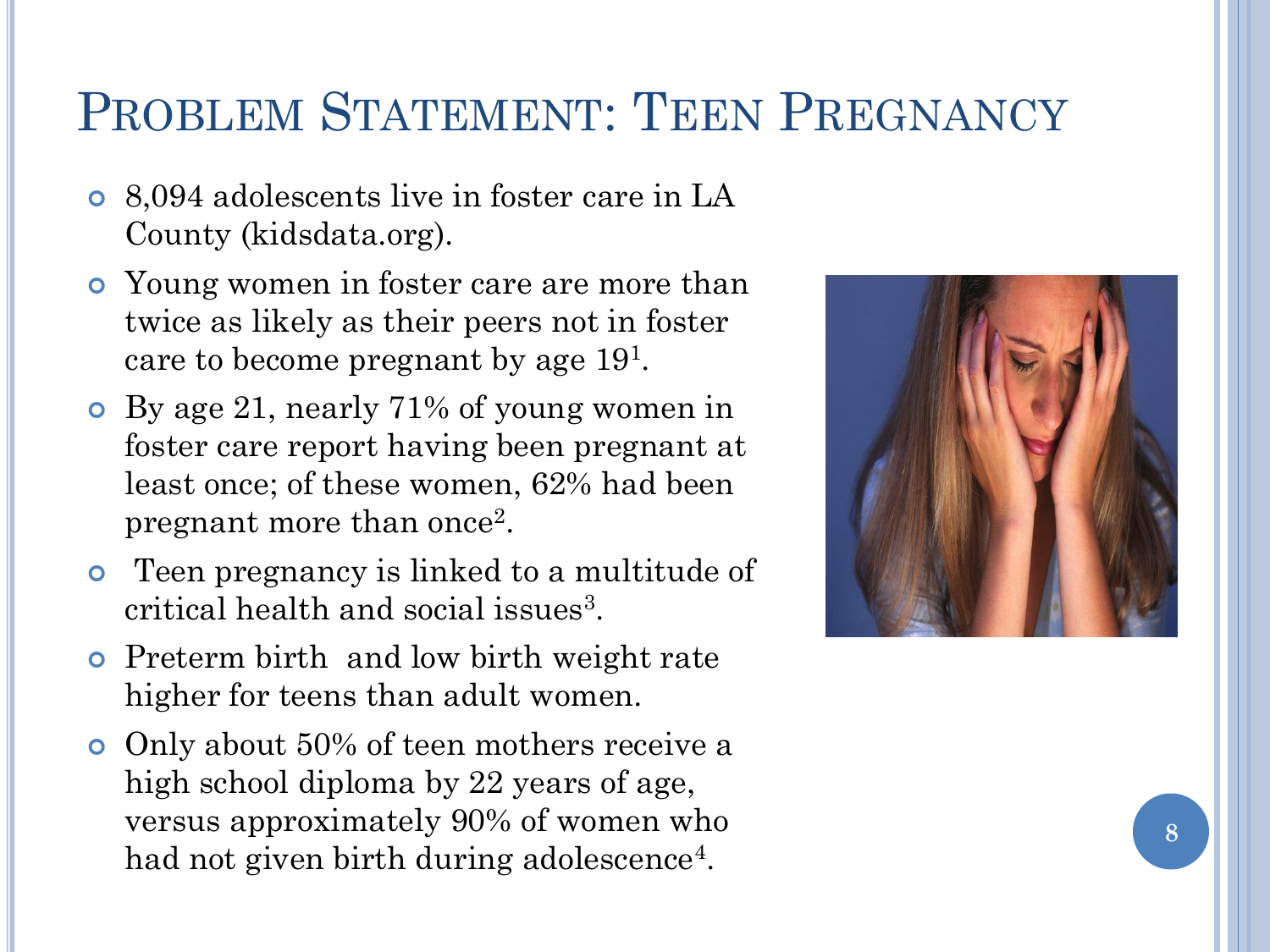## PROBLEM STATEMENT, CONTINUED

- Children born to a teen mother (age 17 or younger) are 2.2 times more likely to end up in foster care and they are twice as likely to have a reported case of abuse and neglect compared to those children born to a mother in her early twenties<sup>5"</sup>.
- "Children of teenage mothers are more likely to:
	- have lower school achievement and drop out of high school;
	- have more health problems;
	- be incarcerated at some time during adolescence;
	- give birth as a teenager, and face unemployment as a young adult<sup>6"</sup>.
- **Continuing with the vicious cycle of teen pregnancy, morbidities, lack of education, unemployment, poverty, and poor quality of life as well as a huge cost to the economy.**

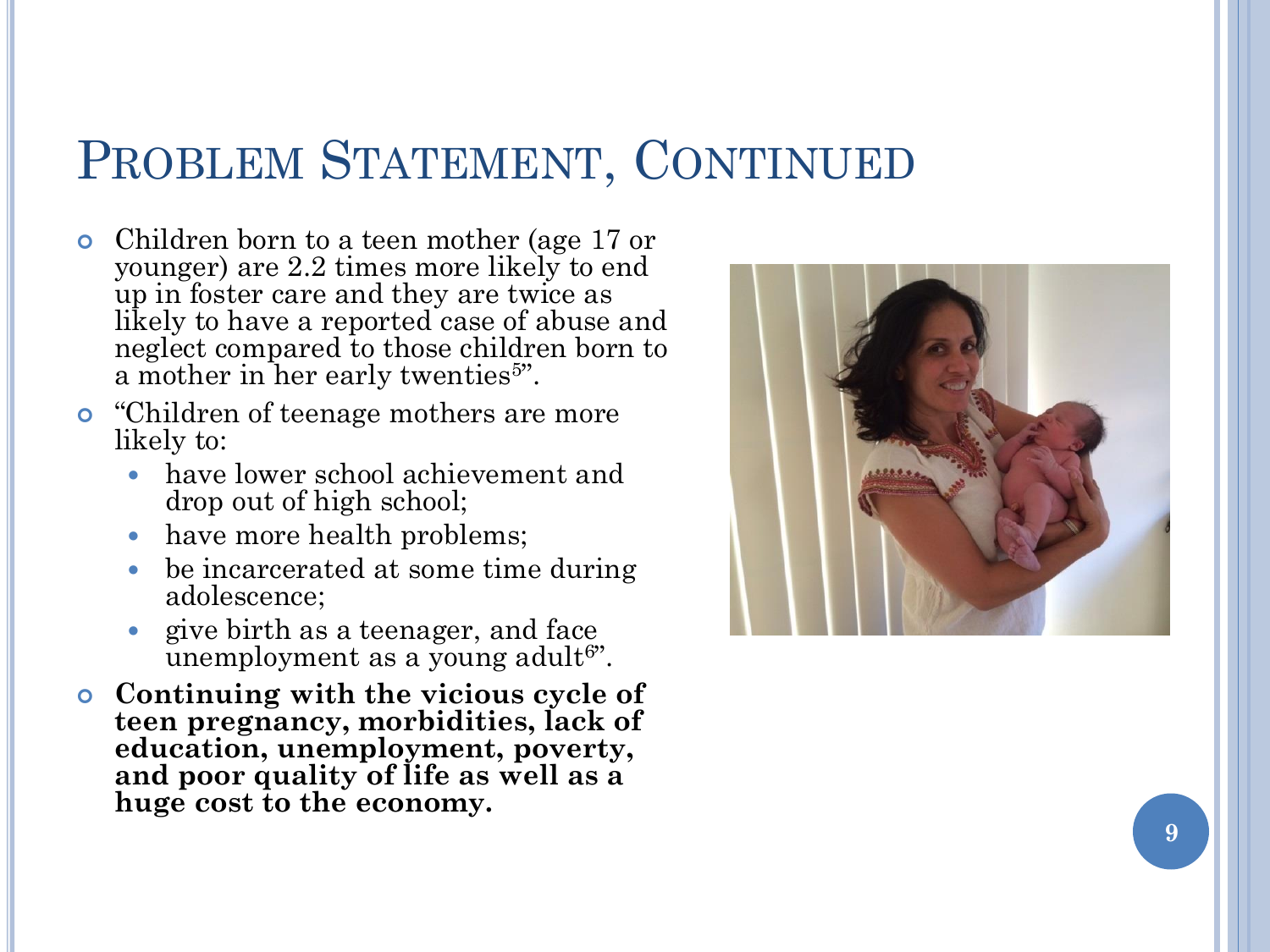## INTERVENTION: PILOT PROJECT

- The B.I.R.T.H. (Birth Information and Resources for Teen Health) Mother - Mentor Program a unique, innovative program model that provides extended, intensive support to pregnant teens throughout pregnancy, during labor and birth, and in the early months of parenting.
- Piloting Implementation with New Village Girls Academy; an all -girls charter school in Rampart Area of L.A.
- Students in this school do self -directed, mentored projects. Several students are interested in careers in healthcare (Medicine, Midwifery, Nursing, Lactation, Public Health).



**NEW VILLAGE GIRLS ACADEMY** reimagine what's possible





#### http://newvillagegirlsacademy.org

**10**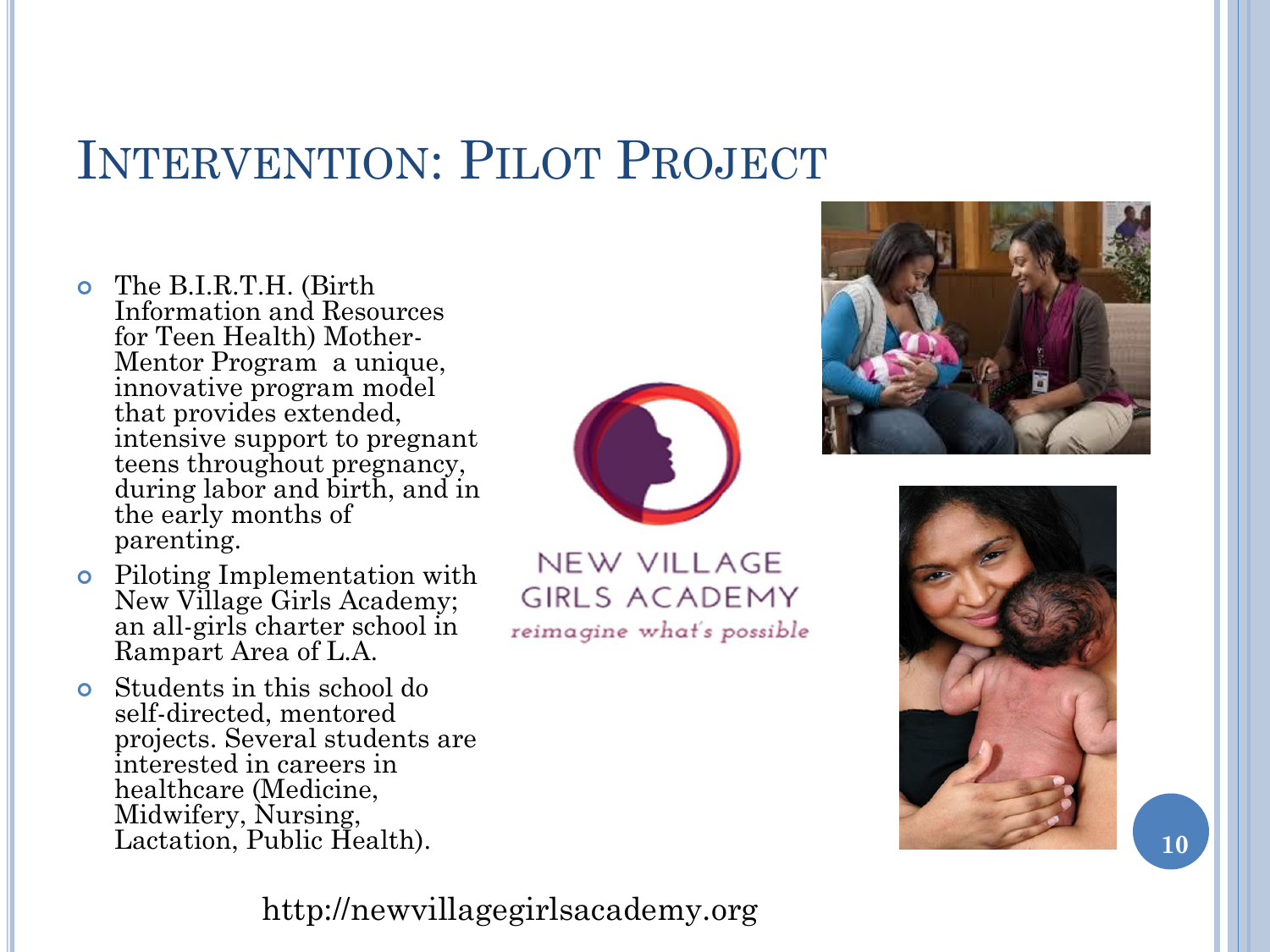## OVERALL GOAL OF PROGRAM

Teen moms will have healthy and happy pregnancies, and give birth to healthy babies and will become empowered and capable mothers.



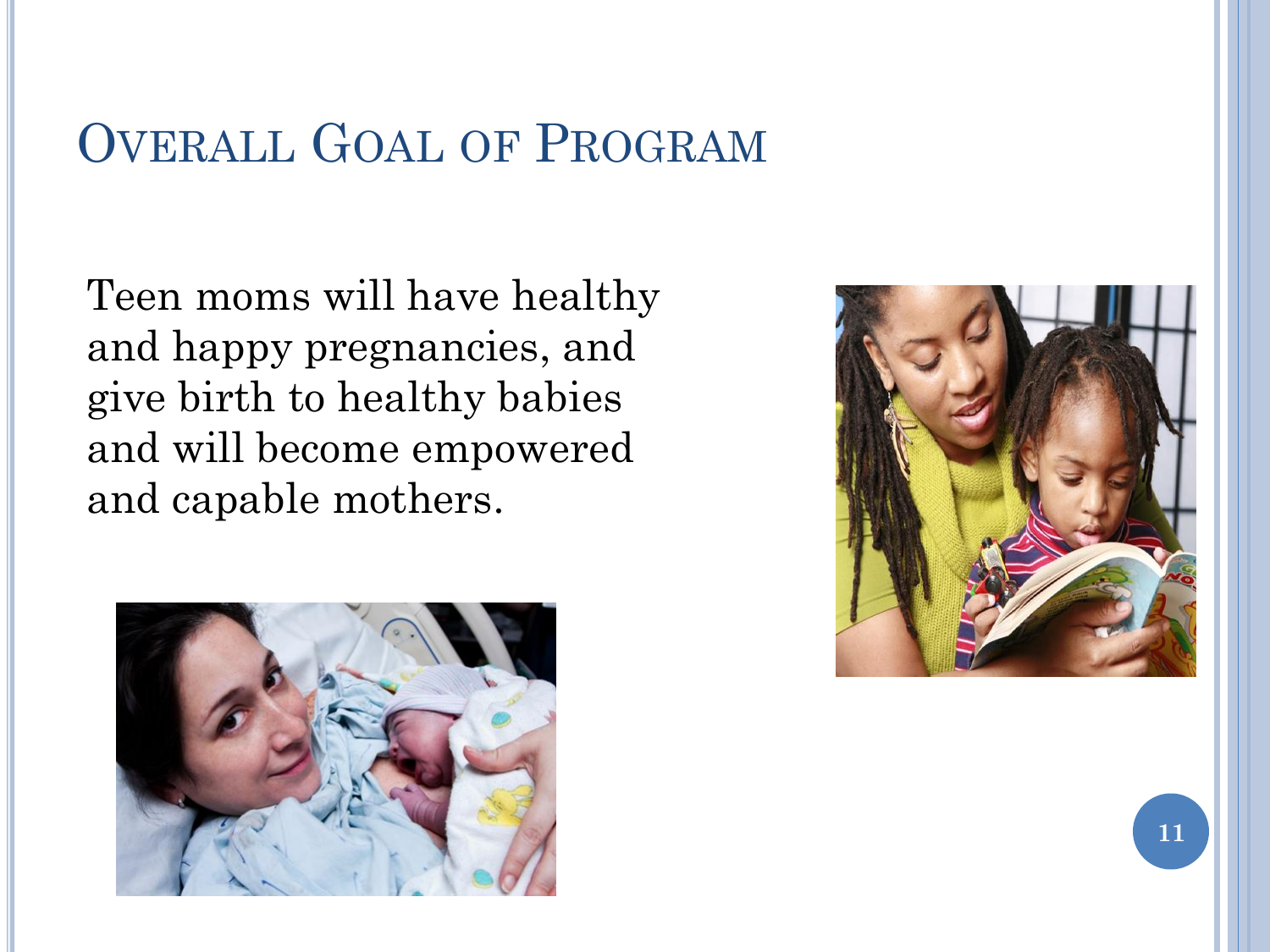# PROGRAM PRINCIPLES

- 1. Self-Growth Approach to Pregnancy
- 2. The Normalcy of Childbirth (Physiological Childbirth)
- 3. Informed Consent and Refusal in Maternity Care
- 4. The Rights and Responsibilities of Pregnant Women
- 5. Empowerment and Transformation through Childbirth
- 6. Breastfeeding Promotion
- 7. Youth Leadership and Empowerment and the set of  $\overline{12}$

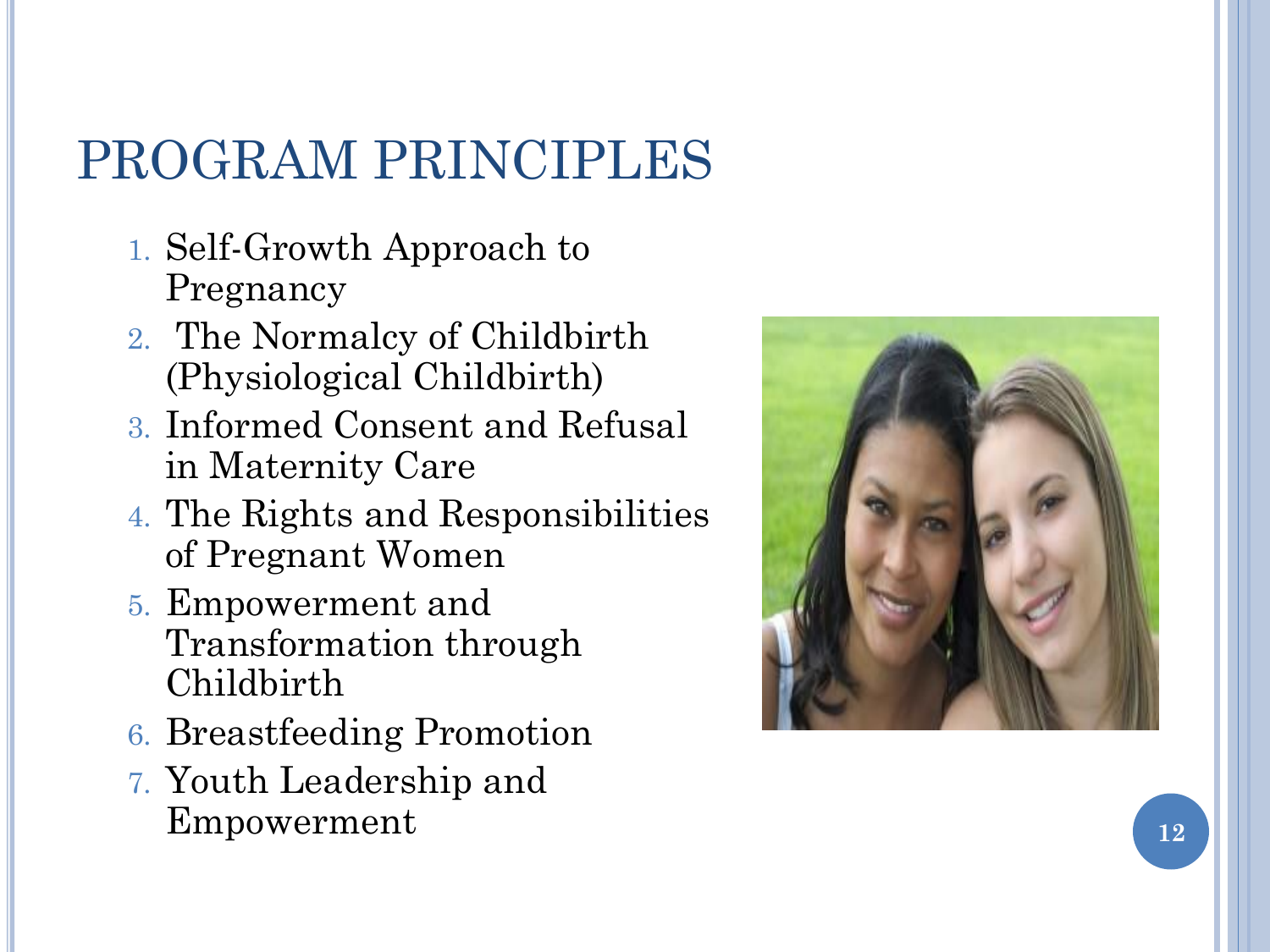## WHAT IS OFFERED?

 This program provides pregnant and parenting teen mothers empowerment sessions, birth, lactation and postpartum education and support, one-on-one support from a Mother-Mentor and life and leadership coaching.





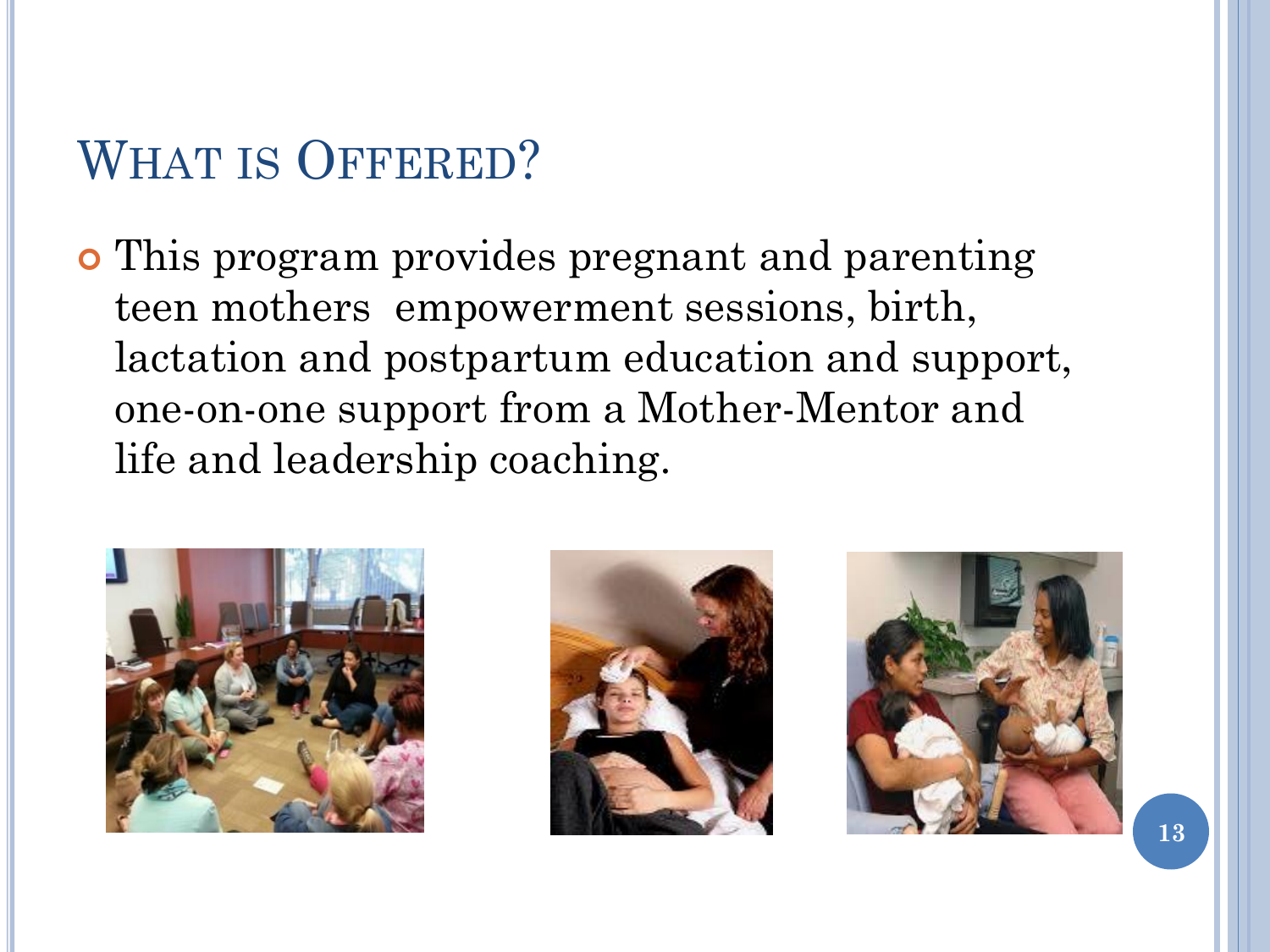## WHO IS ELIGIBLE?

- Pregnant female 13 -19 years old;
- Low -income and/or on Medi -Cal or Eligible;
- Lives in Los Angeles County;
- Is currently or in the past been in foster care (not required);
- Mother with infant under 3 months of age if not pregnant;
- Must be willing to commit for one year, attend all sessions;
- Desires the support of a Doula and/or Mother -Mentor and will keep all appointments with support person;
- Commit to participate in a focus group and community presentation at end of pilot project.

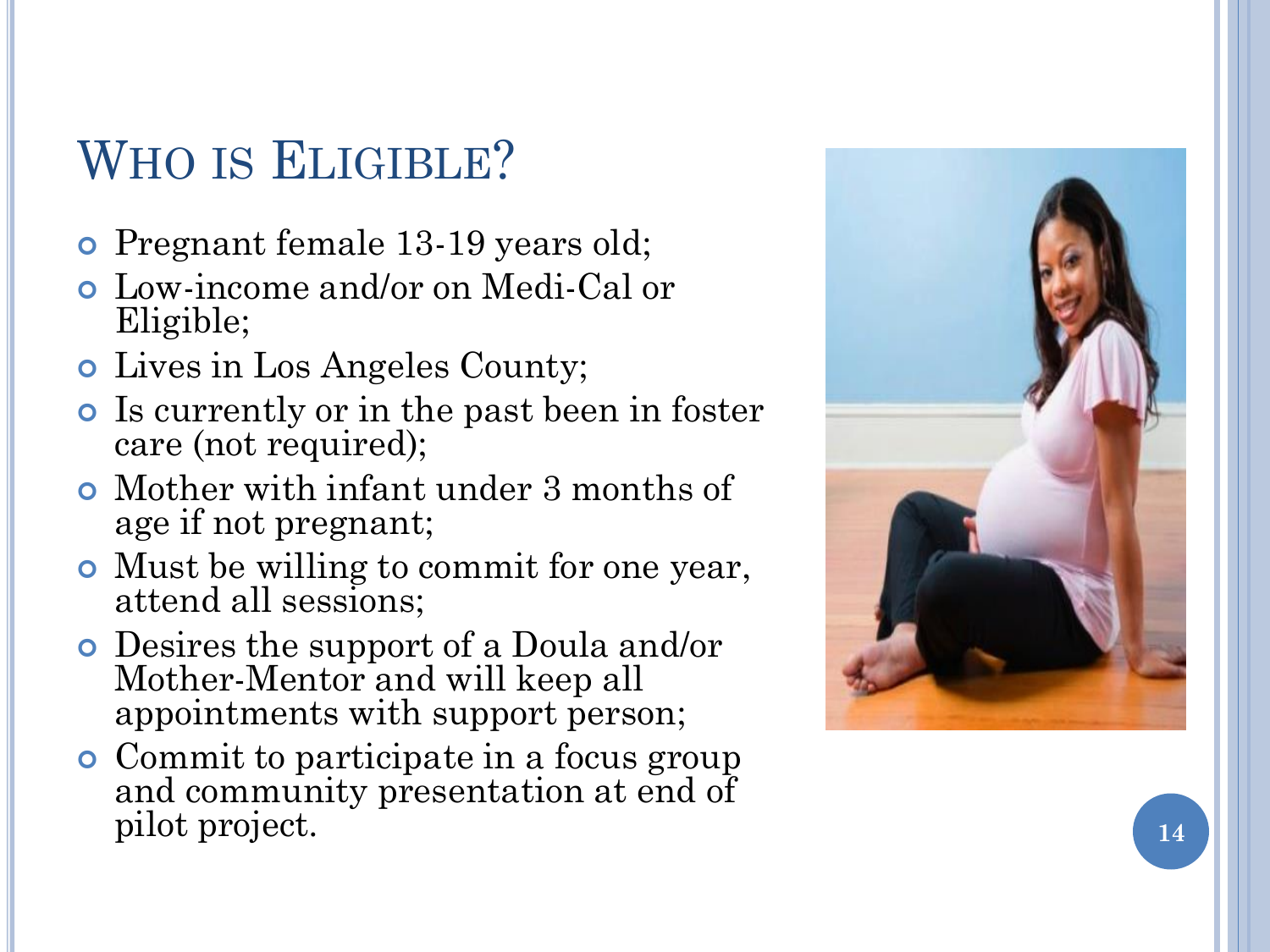## WHAT PARTICIPANTS WILL RECEIVE

- Mentorship (1 year)
- 4-Week Series of Childbirth Education Classes (Sundays, 3-1/2 hours)
- Professional Labor Support (during childbirth)
- Postpartum Doula Support (after birth)
- **o** Breastfeeding Education & Support (hospital & home)
- Empowerment Life & Leadership Coaching.

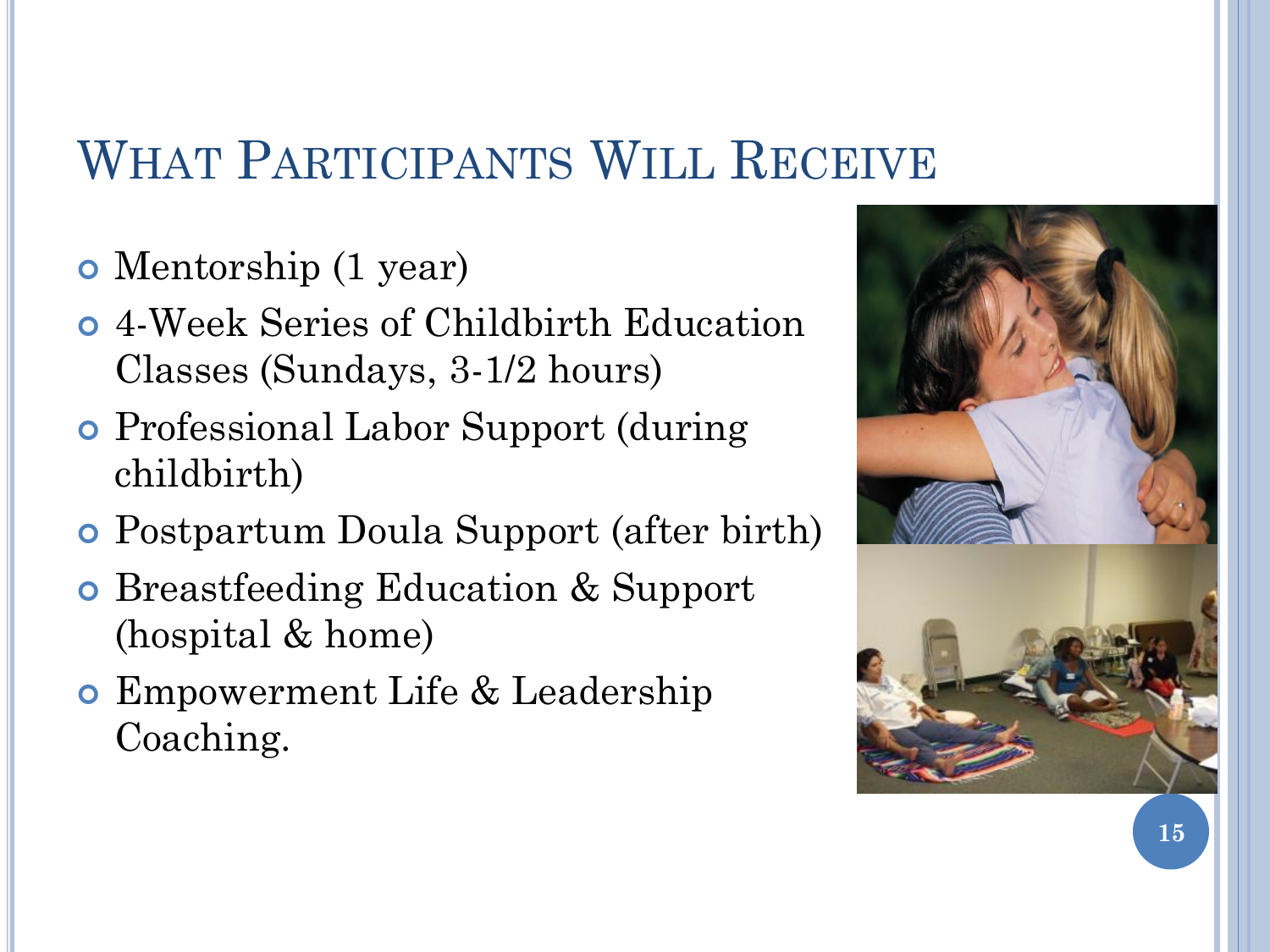# QUALIFICATIONS OF MOTHER-MENTORS/DOULAS

- Perinatal & Childbirth Educator
- Lactation Educator-Counselor or Breastfeeding Peer Counselor
- **o** Birth & Postpartum Doula
- Mother
- Former Teen Mother
- Foster Mother
- **o** Community Health Promoter
- **o** Spanish Speaking

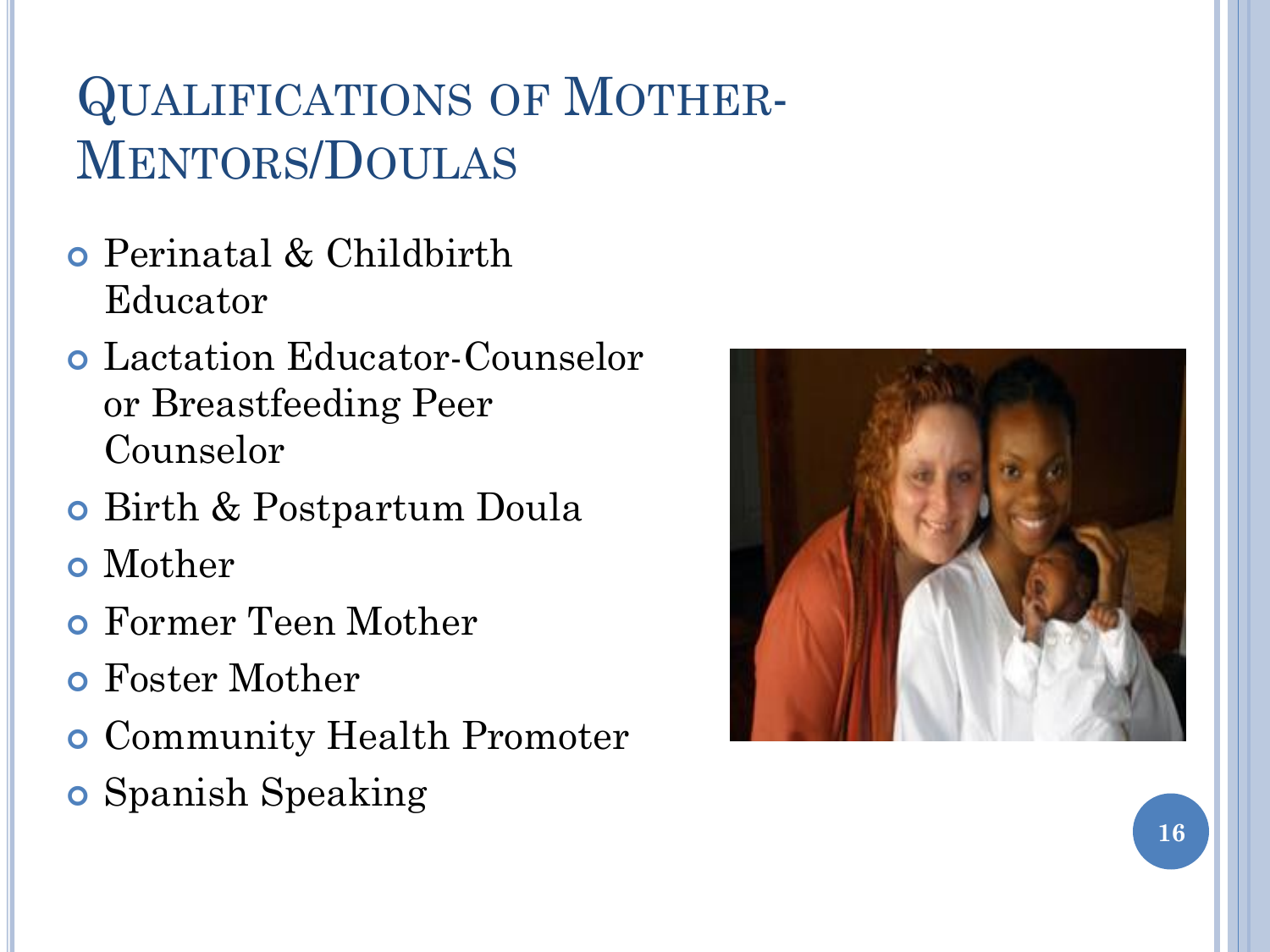OUR PERINATAL SUPPORT SPECIALIST TRAINING FOR MOTHER-MENTORS (36 HOUR-5 DAY TRAINING & CERTIFICATION)

#### **What is Covered- Part One: Breastfeeding Counseling:**

- History & Cultural Aspects of Breastfeeding
- Addressing Barriers to Breastfeeding
- Cultural Awareness
- Counseling & Communication Skills
- Anatomy & Physiology of Lactation
- Nutritional Components of Breastmilk
- Breastfeeding Management
- Dealing with Common Problems
- Attachment Theory
- Breastfeeding in Special Situations
- Certification Exam Part I

 **What is Covered – Part Two: Childbirth Education:**

- History of Childbirth from Ancient Times to Present
- Options for Childbirth
- Labor Support Skills
- Sexuality & Spirituality in Childbirth
- Informed Consent & Refusal
- Medical Interventions
- Perinatal Improvement Initiatives
- Postpartum Care of Mothers
- Newborn Appearance, Behavior and Medical Procedures
- Perinatal Nutrition
- Pre and Interconception Health
- Certification Exam Part II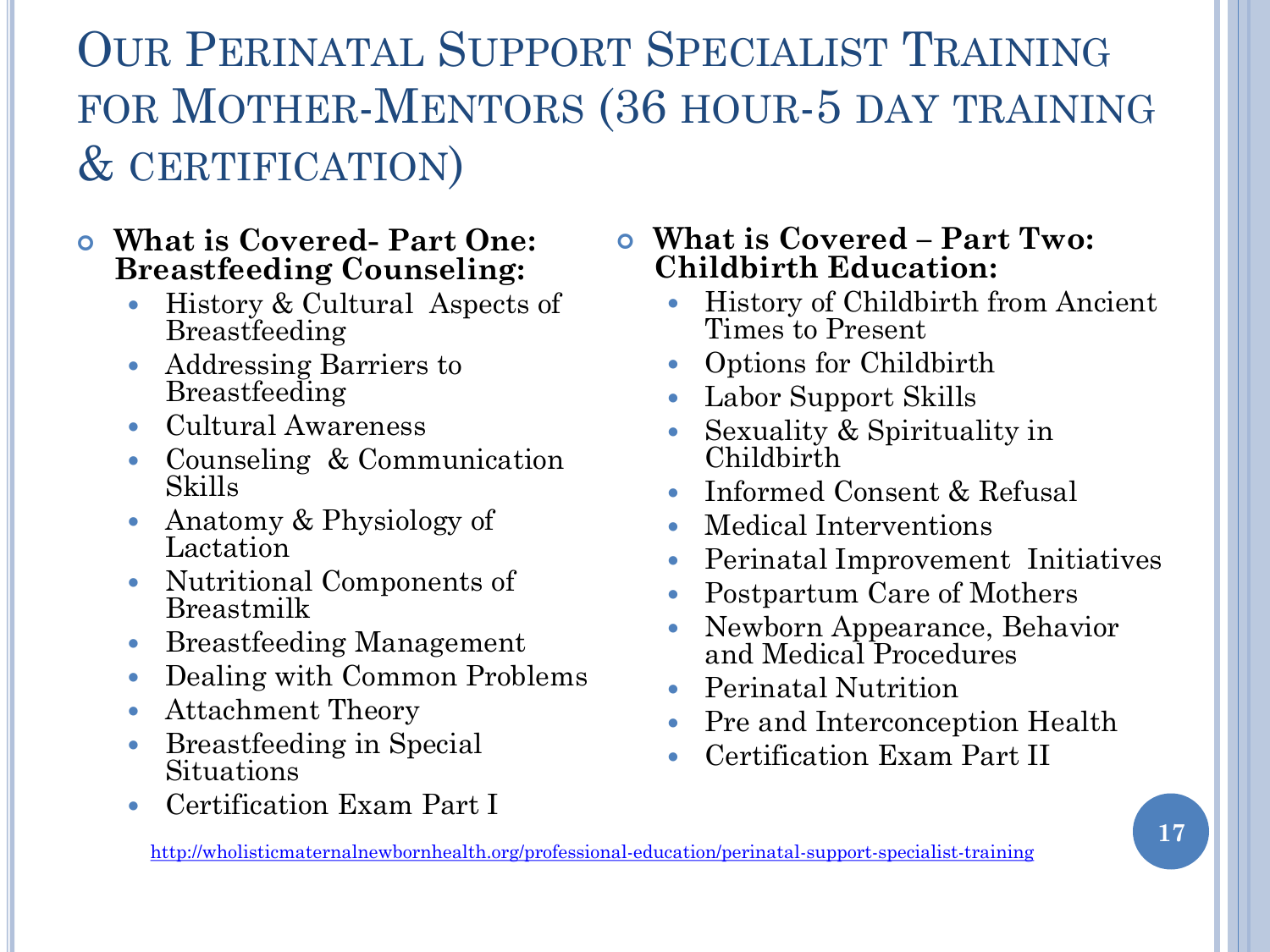# MOTHER-MENTORS/DOULAS PROVIDE…

- $\triangleright$  Information
- Emotional Support
- Physical Comfort During Labor
- Advocacy for Client
- Linkages to Resources



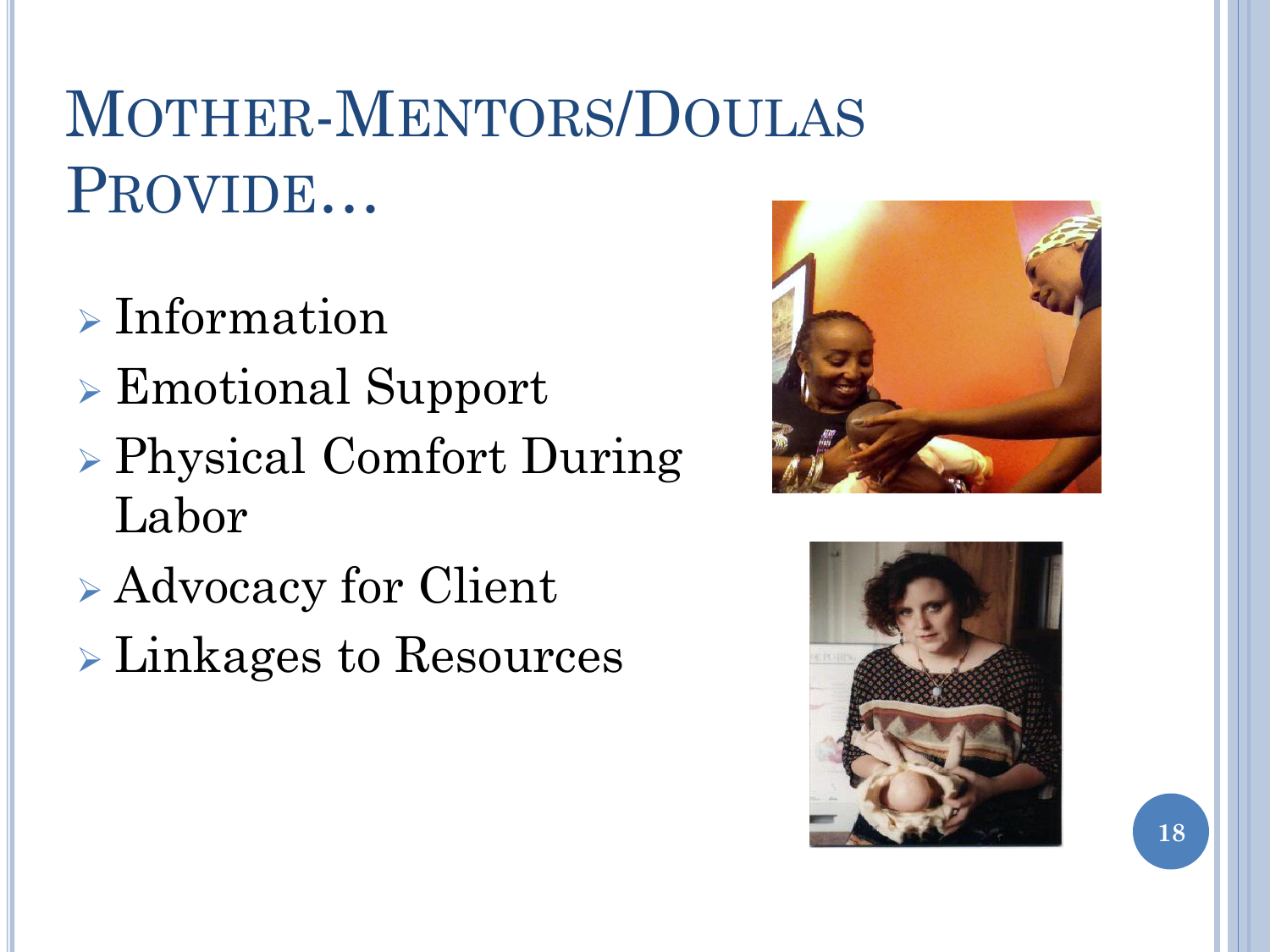# WHAT MOTHER-MENTORS MIGHT DO

- **o** Transportation to prenatal visits;
- Accompaniment to prenatal classes;
- **o** Prenatal home visits;
- Help prepare home for baby;
- Answers to questions about pregnancy, childbirth, and parenting;
- Education to promote healthy behaviors throughout pregnancy;
- **o** Support & advocacy during labor;
- Assistance with breastfeeding, if needed;
- **Home visits during the postpartum period;**
- Availability by phone for any questions.

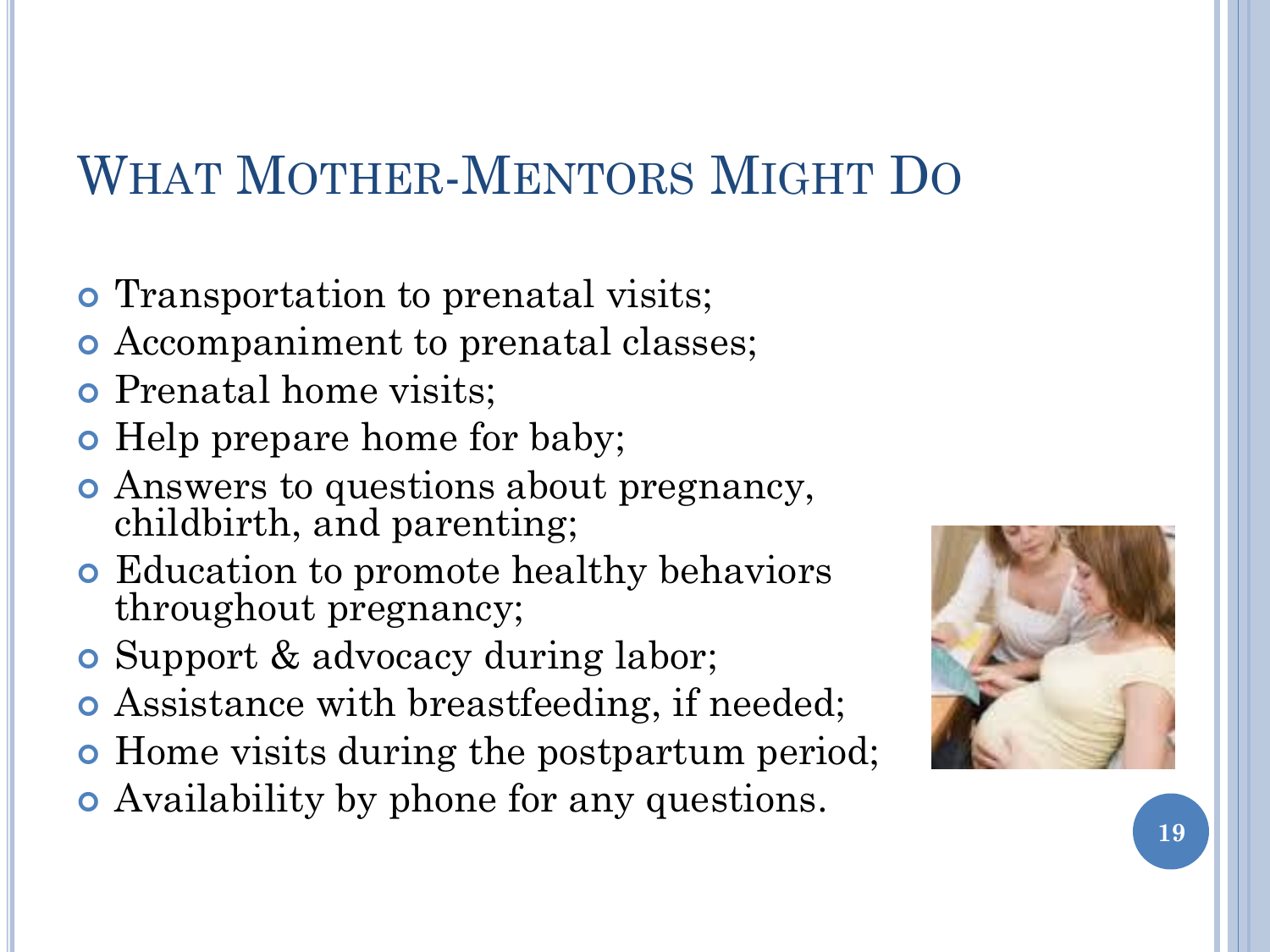## WHAT IS A DOULA?

- Doula ("Doo-LAH") is a Greek word that means "woman servant".
- Doulas support women during pregnancy, labor and birth and the postpartum period.



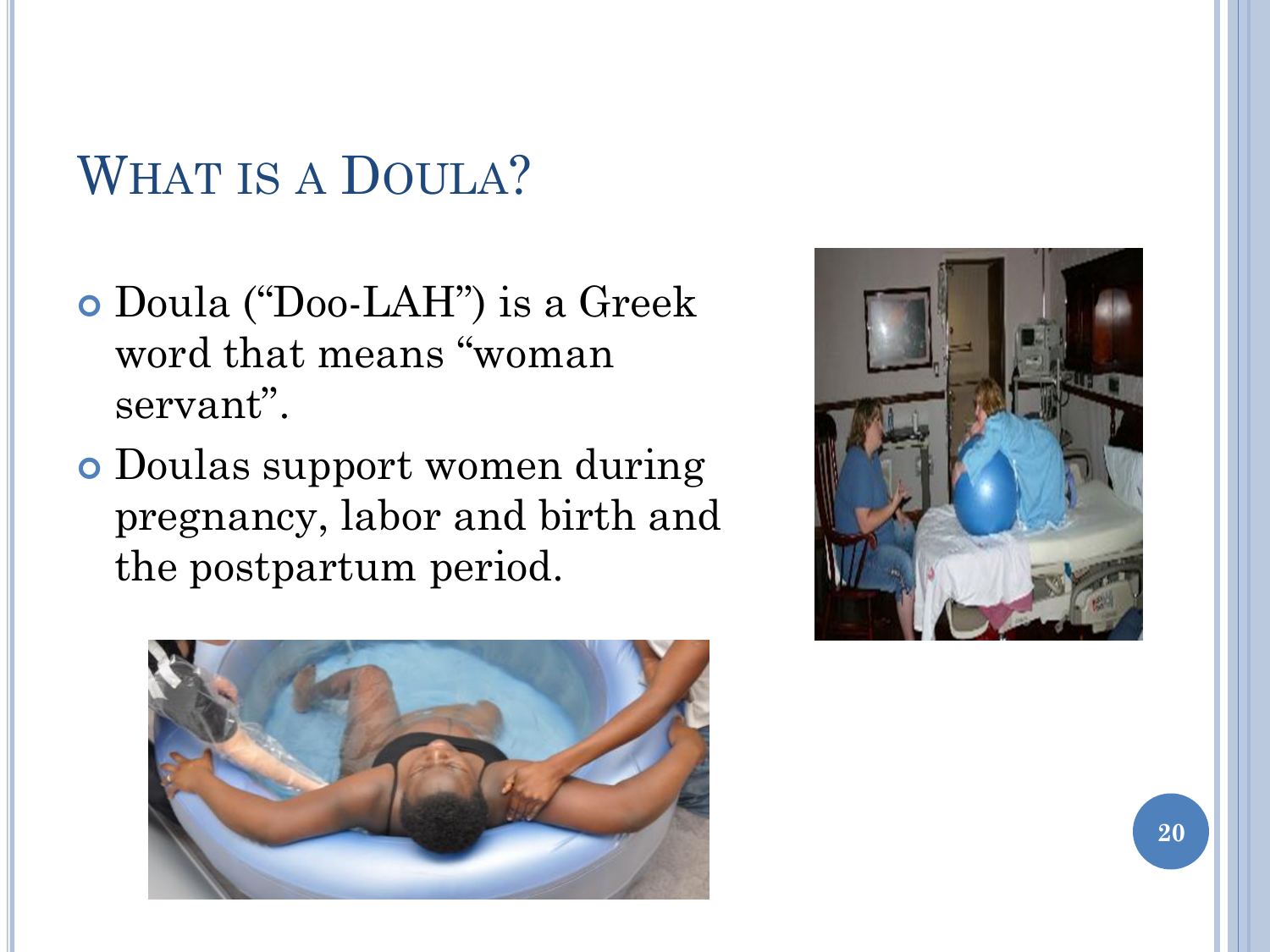## THE DOULA DIFFERENCE

- In one study, nine strategies were distinguished which doulas utilize. Four strategies (**reassurance, encouragement, praise, explaining**) were similar to those attributed to nurses in published research. Five were original and described as only being used by doulas (**mirroring, acceptance, reinforcing, reframing, debriefing**)\*.
- Shorter labors
- **o** Reduced rate of cesarean section
- Less pain medication use
- Fewer medical interventions
- More satisfaction with birth experience
- Improved interaction between mother and newborn
- Less Post-Traumatic Stress Disorders (PTSD)
- Less postpartum depression
- Increased breastfeeding initiation & duration



AFTER PRAISE AND ENCOURAGEMENT: EMOTIONAL SUPPORT STRATEGIES USED BY BIRTH DOULAS IN THE USA AND CANADA. GILLILAND AL.

Sosa, Kennell, Klaus, et. al. ((1980)

nett, Gates, Hofmeyr, and Sakala (2004)

<sup>\*</sup>MIDWIFERY. 2011 AUG;27(4):525-31. EPUB 2010 SEP 17.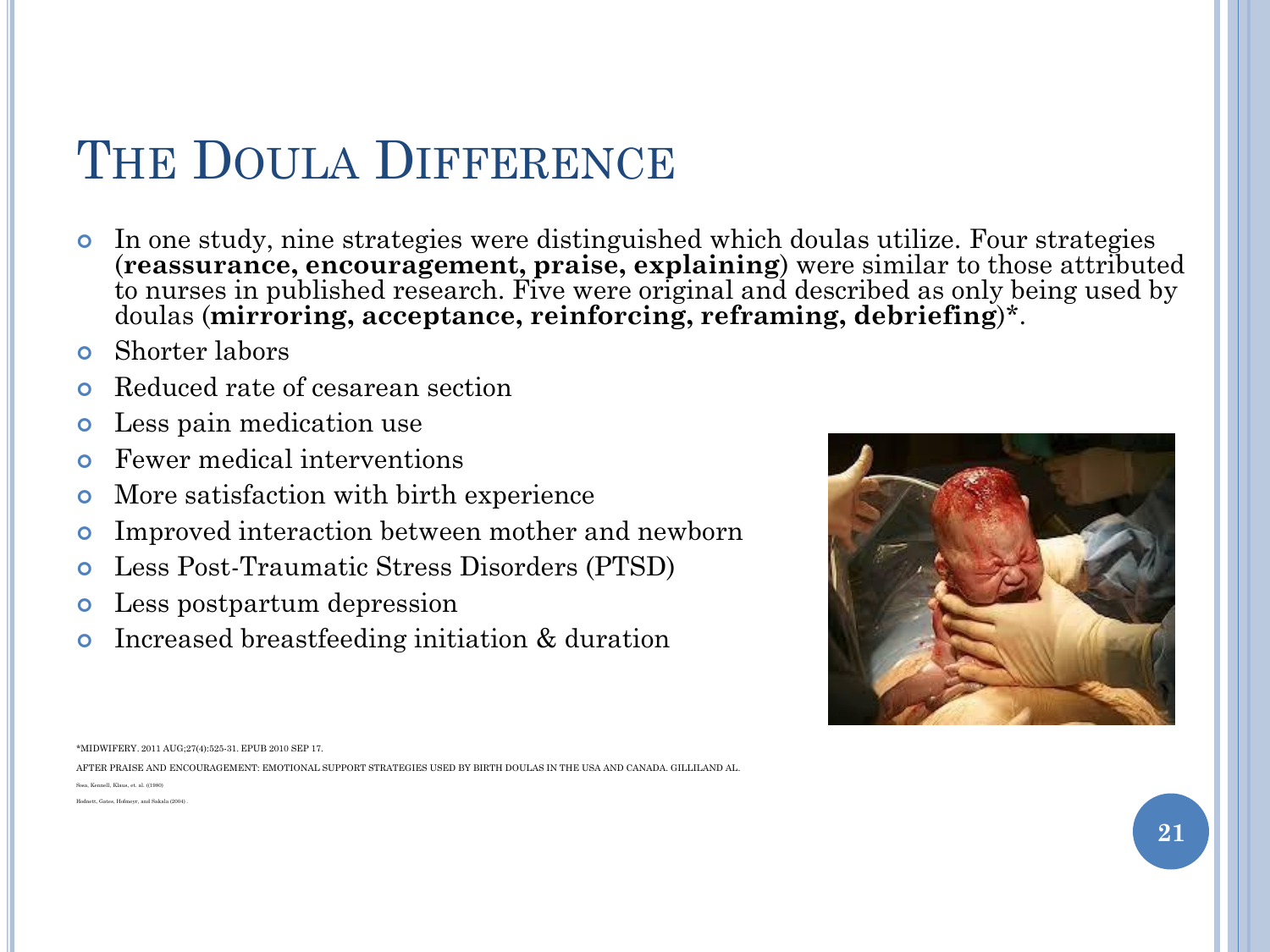## NEW VILLAGE STUDENT OPPORTUNITY

New Village students interested in careers in Women's and Children's Health may participate in a

#### TEEN BREASTFEEDING PEER COUNSELOR TRAINING AND CERTIFICATION PROGRAM



A 20-hour course in basics of lactation support **22**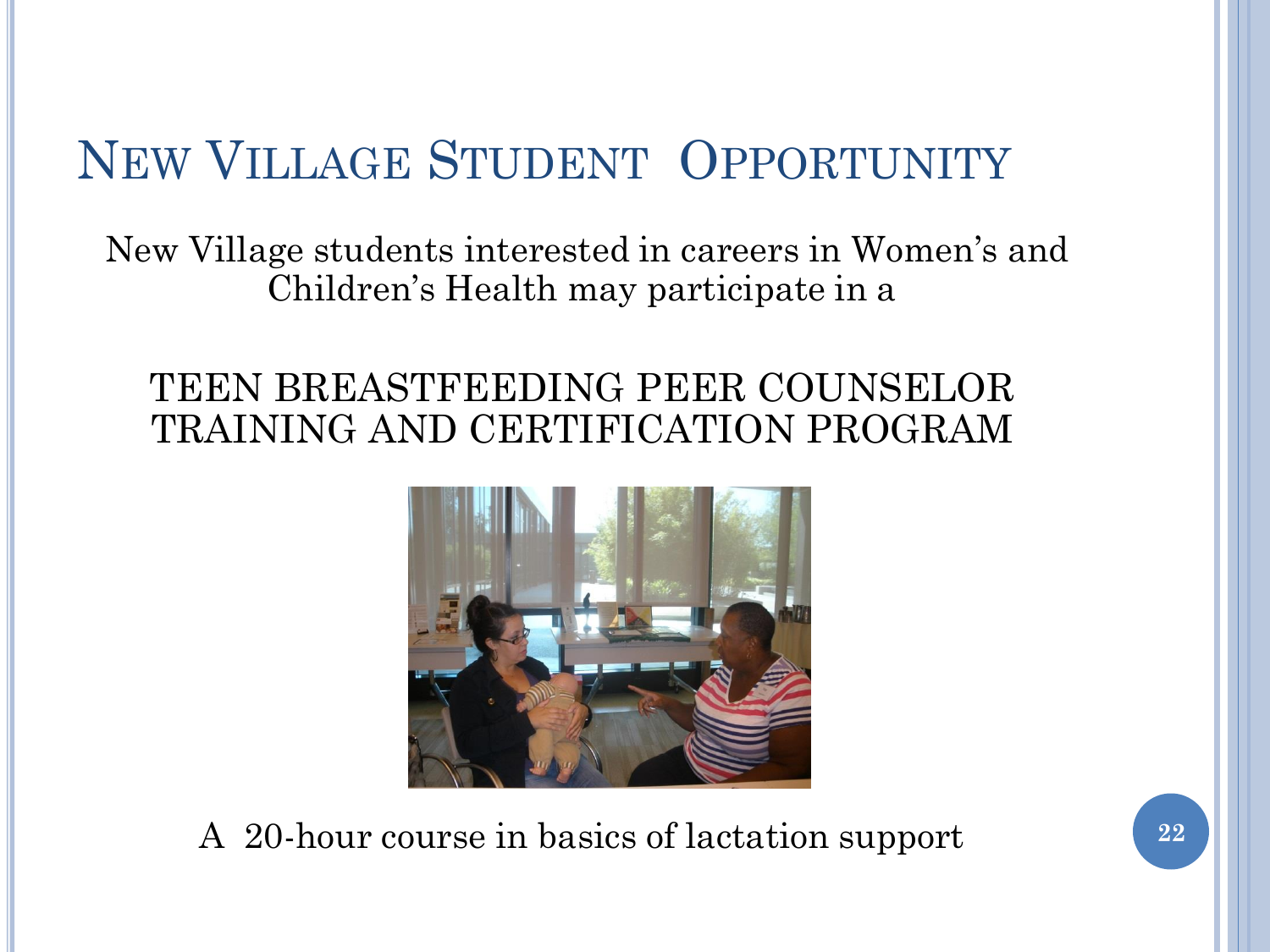### OUTCOME MEASURES

Improving maternal and infant outcomes, specifically:

- Reduction in premature births (earlier than 39 weeks);
- Reduction in low birth weight (LBW) and very low birth weight (VBLW) babies (higher than  $5.5$  lbs);
- Decrease in Primary Cesarean Sections (15% or less);
- Increase in Vaginal Birth After Cesarean (15% or higher);
- Reduction in Post-Traumatic Stress Disorder following childbirth;
- Reduction in Postpartum Depression;
- Enhanced maternal-infant attachment;
- Increase in initiation and duration of exclusive breastfeeding (6 months minimum);
- Improving high school graduation rates;
- Reducing repeat pregnancies during adolescence;
- Providing opportunities and mentorship for teens interested in careers in maternal and infant health



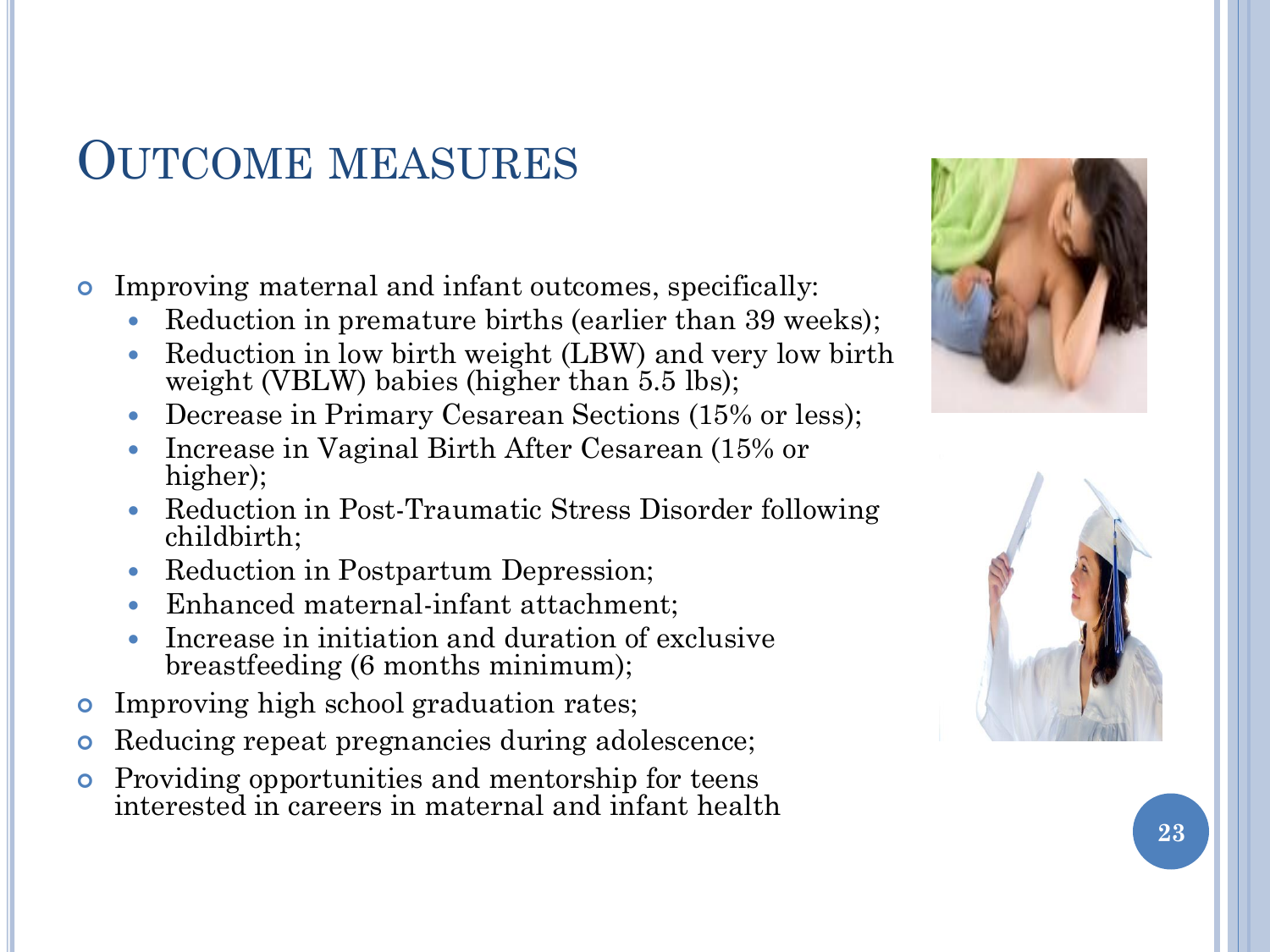## OUTCOME MEASURES, CONT .

- The impact of Perinatal Support Specialists working as Community - Based Doulas on prematurity<sup>8,10</sup> shows great promise, as the positive impacts of doula support on birth outcomes is well-established<sup>9</sup> as is the impact of social support for pregnant women at high risk for poor birth outcomes 8,10
- Ongoing monitoring and evaluation will be done to track the process and outcome indicators to ensure continuous quality improvement and attainment of program goals.

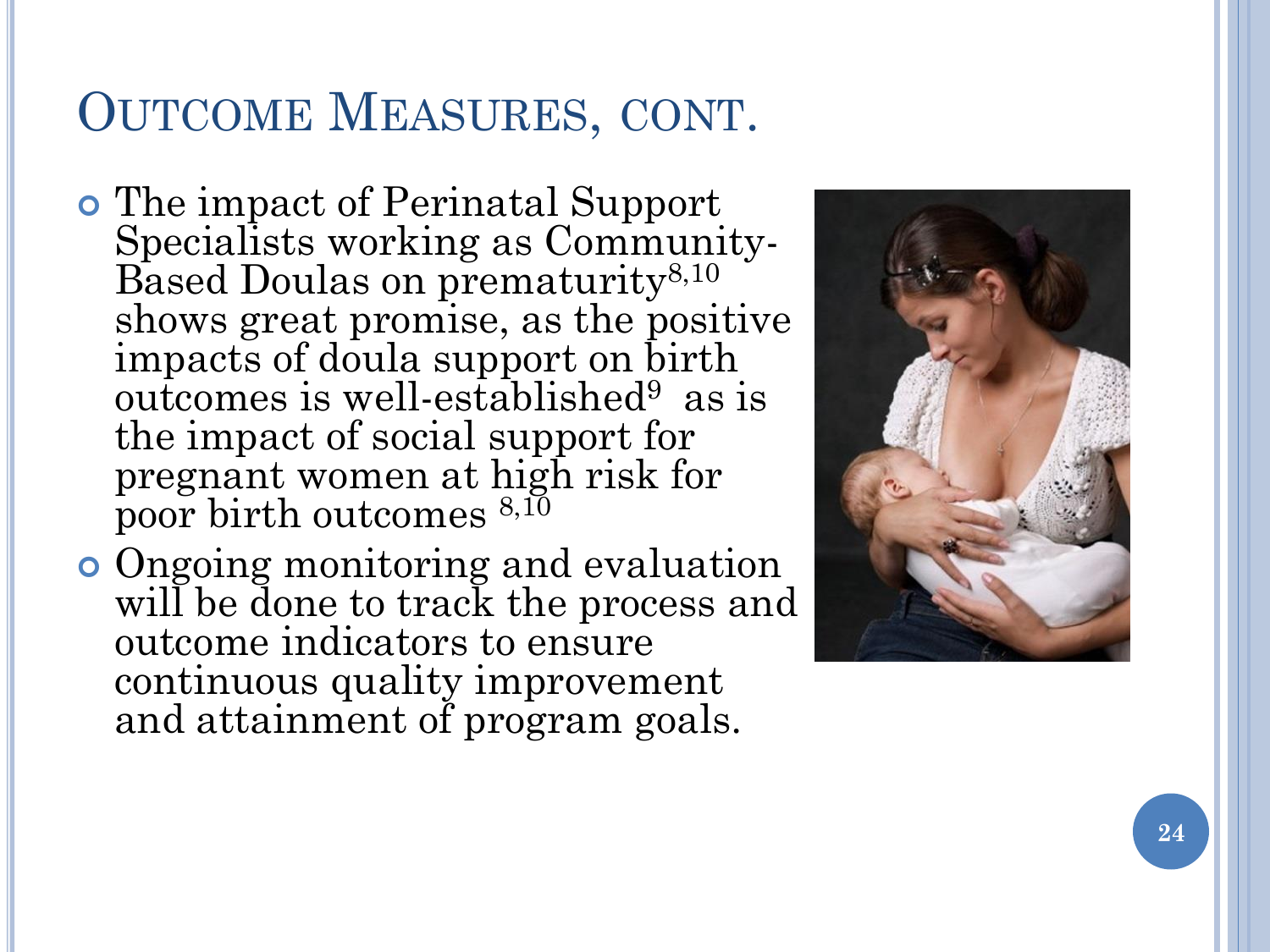## TIMELINE FOR IMPLEMENTATION

- Mentors Application Deadline: Oct. 31, 2014
- Participants Application Deadline: Nov. 15, 2014
- Interviews with Applicants: Nov. 15-30, 2014
- Participants Chosen: Dec. 1, 2014
- Monthly Empowerment Sessions: Jan. 2015 June 2015
- 4-week Childbirth Prep Class: Feb., 2015 & April, 2015
- Breastfeeding Peer Counselor Training: March & April 2015 (six 4-hour sessions)
- Focus Group: April, 2015
- Community Presentation: May, 2015 **<sup>25</sup>**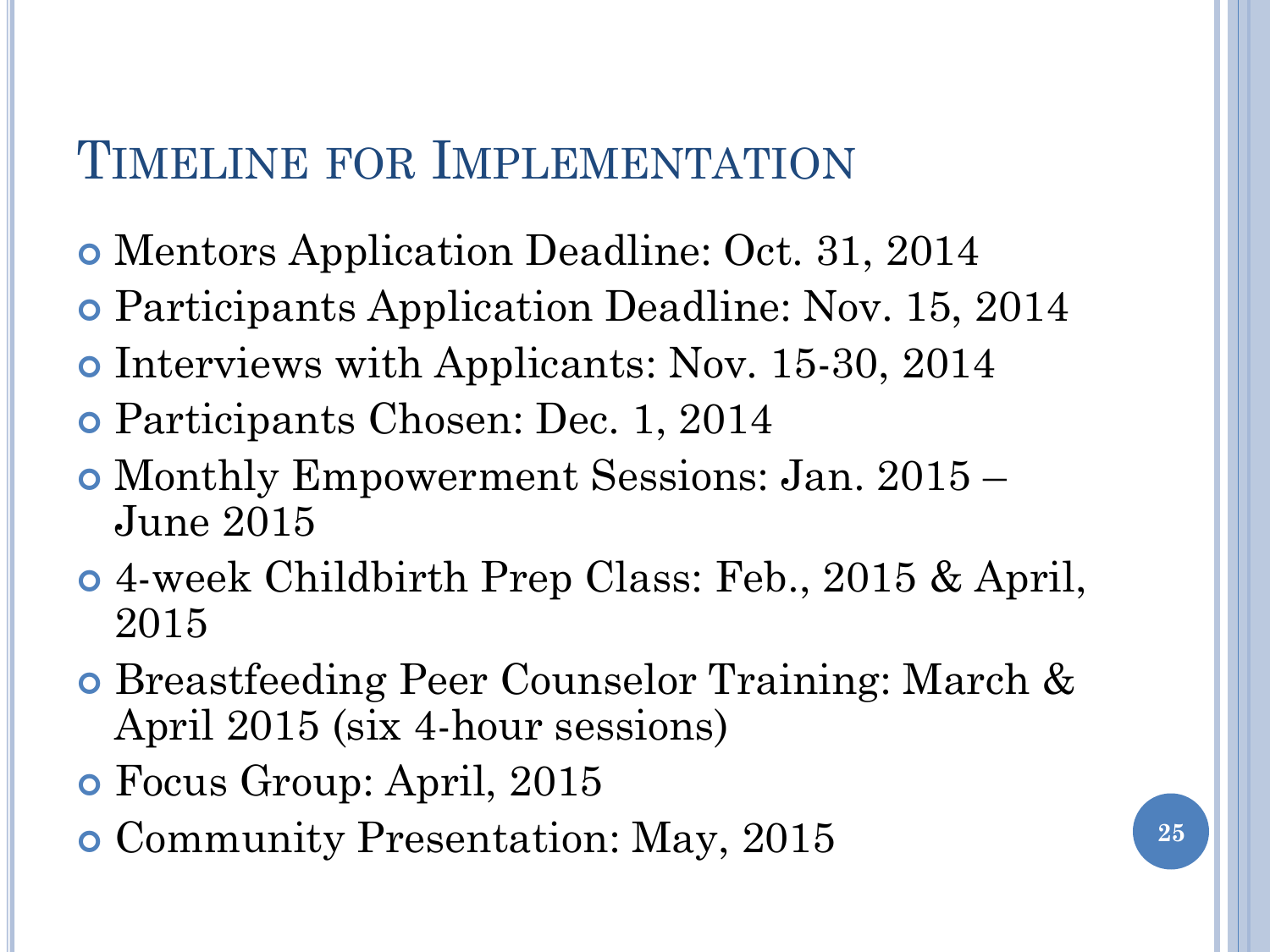### REFERENCES CITED

- 1. Heather D. Boonstra, Pregnancy Among Young Women In Foster Care: A Primer, Guttmacher Policy Review, Spring 2011, Volume 14, Number 2
- 2. Policy Brief: Preventing Pregnancy Among Youth in Foster Care, National Campaign to prevent teen and unplanned pregnancy, September 2008
- 3. Linking Teen Pregnancy Prevention to Other Critical Social Issues. Washington, DC: The National Campaign to Prevent Teen Pregnancy, March 2010.
- 4. Perper K, Peterson K, Manlove J. *Diploma Attainment Among Teen Mothers.* Child Trends, Fact Sheet Publication #2010-01: Washington, DC: *Child Trends;* 2010.
- 5. Policy Brief: Preventing Pregnancy Among Youth in Foster Care, National Campaign to prevent teen and unplanned pregnancy, September 2008
- 6. Hoffman SD. *Kids Having Kids: Economic Costs and Social Consequences of Teen Pregnancy.* Washington, DC: The Urban Institute Press; 2008
- 7. MENTOR, 2009; Cavell, DuBois, Karcher, Keller, & Rhodes, 2009
- 8. Klaus MH, Kennell JH, Robertson SS, Sosa R. Effects of social support during parturition on maternal and infant morbidity, Br Med J, 293:585-587, 1986.
- 9. Hodnett E, Gates S, Hofmeyr G, Sakala C. Continuous support for women during childbirth. The Cochrane Database of Systematic Reviews 2003. Issue 3, Art. No. CD003766. DOI: 10.1002/14651858.CD003766.
- 10. Cogan R, Spinnato JA. Social support during premature labor: effects on labor and the newborn, J Psychosom Obstet Gynaecol, 8:209-216, 1988.